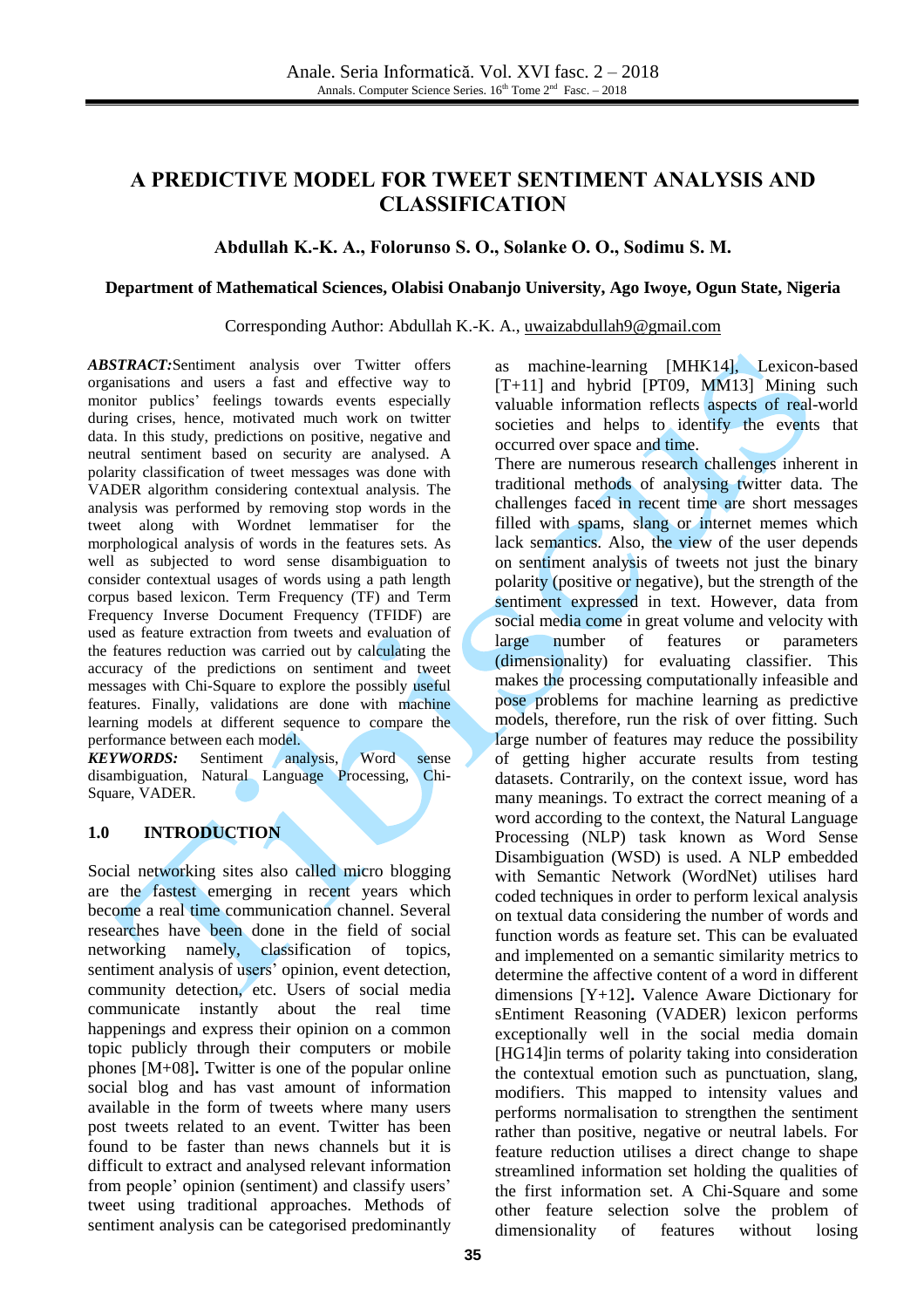information in the original dataset. This helps to improve text classification accuracy and filtering [SCS17]. In order to add accuracy to the model and disambiguate words in twitter, a semantic Wordnet corpus is used with different supervised machine learning techniques to learn set of target words. The aim is to build a classifier that maps each occurrence of a target word in a corpus to its senses. In other words, the context of an occurrence of a target words in the corpus is represented as a feature vector, the classifier estimates the word senses on the basis of its context.

This paper focuses on security. Security is a state of being free from danger or threat. The safety of a nation or organisation must be provided against criminal activity such as terrorism, attack, kidnapping, theft or espionage. Recent research studies have demonstrated that social networks have the opportunity to strengthen national security and are used to benefit the government such as warning or trend prevention. As well as a monitoring tool, to recognise the first signs of any hostile or potential dangerous activity by collecting and analysing message. On the Twitter platform, users' interests on topics can be extracted from the published tweets to construct and then apply models to predict or make conclusion on an event.Illustration on the relation between sentiments of twitter post related to security is examined with different machine learning techniques.

The paper is organised as follows: Section 2 presents background and related works. Proposed method of sentiment analysis with classification models in section 3, while presenting the collection of data from social networks based on the vocabulary associated with security. Section 4 gives experimental results, conclusion and future works are given in Section 5.

## **2.0 BACKGROUND AND RELATED WORK**

Internet users tend to express opinions, feelings and talk about lives and activities of everyday life via twitter [GME17]. Twitter allows the users to post messages called tweets which is no longer than 140 characters. Each user has several followers, who can retweet their post. Using the Twitter follower graph might improve the polarity classification [S+11]. Because of its huge users, the content they tweet also varies based on their interest and behaviour [KPA08**].** Users of tweet publish tweets on real time on their opinions on any topic. Twitter can be called a dynamic source of information [A+12, LD13], mining or analysing such rich source of data can provide unknown information. It has also become a powerful tool to monitor activity such as terrorists and also predict crimes [S+11]. Mining opinion

research works are done at the level of the document or sentence [WGB12]**.** According to [BNG11]**,** an event is a real-world occurrence *e* with a time period  $T_e$ and a stream of twitter messages discussing the event during the period *T<sup>e</sup>* . This definition has a twitter scope and is related to an increased amount of messages in a time window.

Sentiment analysis is treated as a task of natural language processing at several levels of granularity where classifications are generally based on the identification of opinion words. Present methodologies choose a selection of words and hashtags to follow during an event with tweets containing the selected words being deemed relevant to the event [WZL11]**.** In [EBG11]**,** two approaches are suggested for sentiment analysis: the machine learning approach which converts each text into a list of words (unigram), consecutive word pairs (bigram) or consecutive word triplets (n-gram). Then based it upon some human coded set of texts which learn features and associate it with sentiment scores to classify the new cases. Secondly, the lexical approach uses some grammatical structure of language and some list of words with sentiment scores and polarities. Each of these methods cannot only be applied on tweet due to its volume and grammatical flaws. It this study the two methods are used to have a better accuracy.

Data collection in most existing work on twitter used Twitter4j application programming interface (API) which is is an integrated Java library with all services related to Twitter. Twitter data were extracted from Twitter by using official Twitter TweepyAPI to gather data for the prediction. The aim was to use Twitter data to understand public opinion. After the collection of data, automatic buzzer detection is used to remove unnecessary tweets/ retweets and then analysed the tweets sentimentally by breaking each tweet into several sub-tweets. Many dictionaries have been created manually such as ANEW (Affective Norms for English Words) or automatically such as SentiWordNet [BES10], TextBlob[SYR17] that allow estimating a score of the negativity, positivity and objectivity of the tweets, their polarity and subjectivity but neglect the aspect of the context especially in the area of domain. Each word may be represented in one or more sense (polysemous) [WAH14]. Word Sense Disambiguation (WSD) is the ability to disambiguate a word that can have many senses based on its usage context. This can be achieved through engaging knowledge based method, using WordNet, which is a lexical database. In Wordnet, the words are grouped into synsets representing the meaning of the words and hence semantic similarity between two synset is computed by measuring the path-length based similarity. This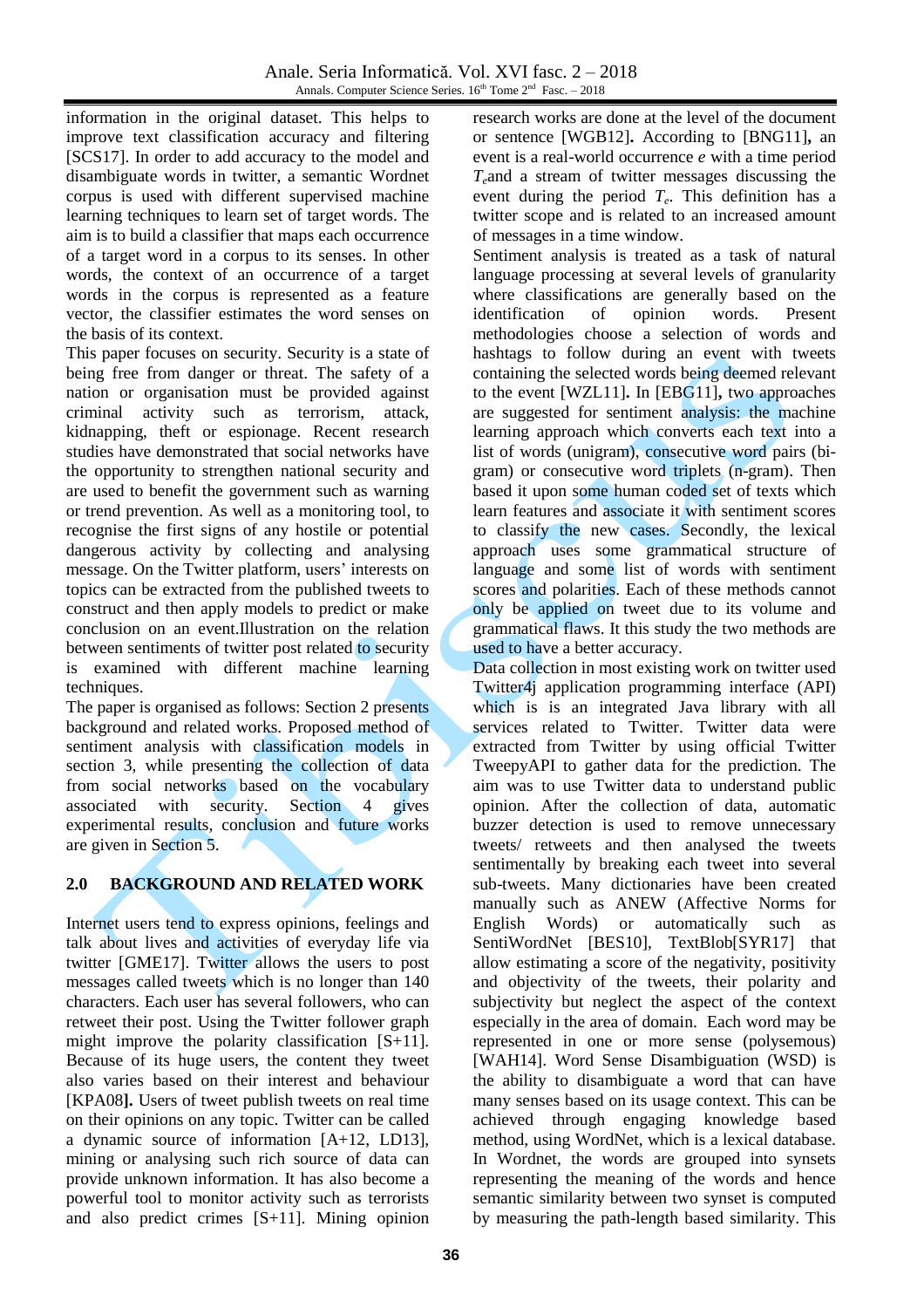leverages WordNet to score sentiment according to the English part of speech used in the text and add accuracy to the model.

A lot of work has been done to analysed tweet sentiments by applying machine learning techniques along with semantic analyses to classify product reviews or sentences. Also, different feature ranking techniques were presented which helps to improve text classification accuracy and filtering [SCS17]. However, [LD13]proposed a method which combines supervised learning that is capable of extracting, learning and classifying tweets with opinion expressions. They used mutual information and chi-square as feature selection methods to reduce the features in the dataset with Naive Bayes classifier. This improved the accuracy with better result with chi-square. This method was adopted with maximum optimisation to reduce the dimension of the features. A regression model was used in [DTF14]while  $[V+15, A+11]$  rely on other methods like Naive Bayes, Support Vector Machines (SVM), and Decision Trees (J48). Semantic user modeling has been done based on twitter posts in [MAM17]**.** They suggested a formula for user's similarity which is based on topic discussed by the users, however, all the corresponding machine learning algorithms classifier were found on the training tweets data using WEKA [The13]. In[KU16], theyemployed sentiment analysis to determine the polarity of English and Tamil tweets (bilingual) and word sense disambiguation to figure out the contextual usage and further the sentiment of the words are classified using the Support Vector Machine. Khan *et al.* [KKK13] proposed a method of word sense disambiguation (WSD) using matrix map of the semantic scores extracted from SentiWordNet of WordNet glosses terms. The correct sense of the target word is extracted and determined for which the similarity between WordNet gloss and context matrix. The method achieves an accuracy of 90.71% at sentence level sentiment classification. In [SYR17], Textblob was used for preprocessing and polarity, the polarity confidence calculation and validation are obtained by SVM and Naïve Bayes using Weka. It was reported that Naïve Bayes gives the highest accuracy. While [A+18] adopted hybrid approach that involved a sentiment analyser and machine learning, this provides comparison of techniques of sentiment analysis.

## **3.0 METHODOLOGY**

The proposed method are categorised into two parts: the online (extraction of Twitter data) and offline

(analysis of the twitter sentiment). The architecture of proposed method on security detection is based on extraction of data from Twitter in real time. VADER algorithm is used to categorise the tweets into positive, negative and neutral. This evaluates the effect on detection of events from Twitter, hence, preprocessing, feature extraction and features selection as well as WordNet semantic similarity for improving the vocabulary of the tweet.Finally, different machine learning models are used for validation.

## **3.1 Data Collection**

Twitter is structured as a directed graph, each user can choose to follow a number of other users (followees), and followed by other users (followers). Therefore, data are collected in three forms: the User type represents users' profiles; the Tweet type represents posted messages and the follow type represents relationships among users as shown in the Figure 1.

In this work, the tweets are collected using the search word defined as the query. For the extraction of Twitter, a token and access keys are obtained, hence, a Python library called Tweepy is connected to Twitter API to access the public security data. Twitter dataset is taken several times for more tweets are necessary from the Twitter page. Tweets posted by users in the form of hashtags are considered to express opinions about current security trends in Nigeria shown in figure 1. During this period, event related to security in Nigeria are considered. In order to easily determine the degree of security issues such as terrorism, insurgence, kidnapping etc. of each tweet, the recipients involved are identified and then stored. In the dataset, retweets are filtered out to avoid repetitions of tweets. The dataset contains 2,703 tweets for a period of 4weeks.

## **3.2 Sentiment Text Analysis**

In preparing text for analysis, managing large datasets such as Twitter need preprocessing. Since the tweet are not categorized, polarity and subjectivity of the sentiment analysis was extracted using VADER algorithm to allow estimating score of the tweets for positive, negative and neutral words. VADER performs better across domains. Figure 2 categorize the sentiment into positive, negative and neutral with VADER algorithm.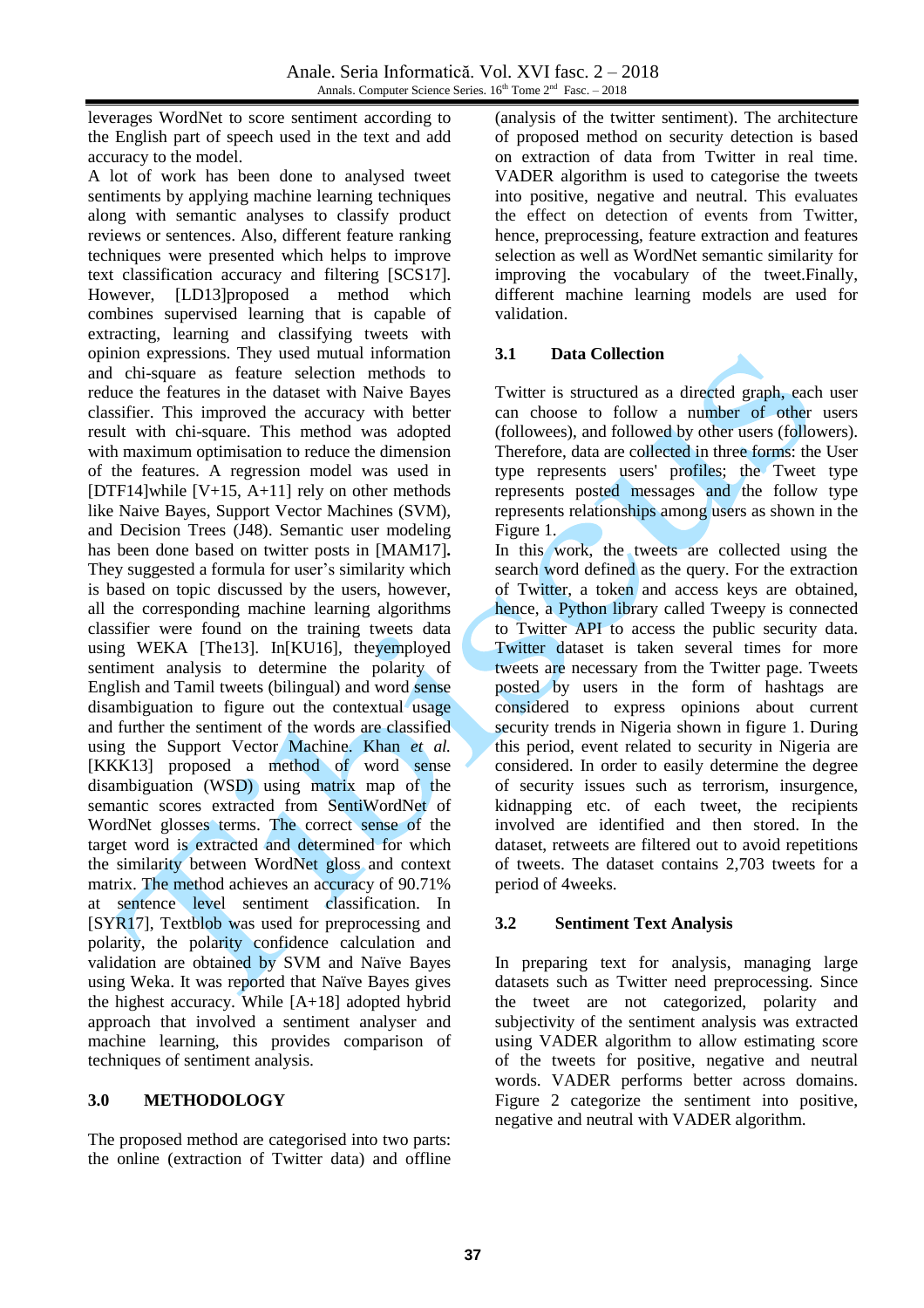#### Anale. Seria Informatică. Vol. XVI fasc. 2 – 2018 Annals. Computer Science Series.  $16<sup>th</sup>$  Tome  $2<sup>nd</sup>$  Fasc.  $-2018$

| Tweet                                                                                                                                                                                                                          | Date Created        |
|--------------------------------------------------------------------------------------------------------------------------------------------------------------------------------------------------------------------------------|---------------------|
| Just In: Herdsmen Attack #Enugu Community, Machete Security Guard #Nigeria #Security https://t.co/hBPApJcTQi https://t.co/uE7aPcdCvD                                                                                           | 2018-04-03 15:03:37 |
| Saraki made the call at the opening of a two-day Security Summit organised by the Senate Ad-hoc Committee on Review of Current Security Infrastructure in Nigeria. #SecuritySummit Cc @bukolasaraki                            | 2018-04-03 15:01:14 |
| https://t.co/ldf8uMagBx                                                                                                                                                                                                        |                     |
| Cross River vigilante group to partner security agencies in crime fighting<br>By Joseph Kingston, Calabar The Commandant of the Vigilante Group of Nigeria (VGN), Cross<br>https://t.co/uGUJw5UM1b                             | 2018-04-03 14:54:32 |
| Cross River vigilante group to partner security agencies in crime fighting<br>By Joseph Kingston, Calabar The Commandant of the Vigilante Group of Nigeria (VGN), Cross<br>https://t.co/rw2emIWCDj                             | 2018-04-03 14:54:30 |
| President Buhari Inaugurates Food Security Council-Photos President Muhammadu Buhari on Monday March 26th, inaugurated the National Food Security Council. The inauguration took place inside the  https://t.co/sHk 2018-04    |                     |
| @Audu Chief just the neighborhood watch here has stopped and saved lives. The security situation in Nigeria would be well if we all speak out, criminals have friends, siblings and have homes. Dole                           | 2018-04-03 14:34:24 |
| Our security protocol in Nigeria is almost military grade!                                                                                                                                                                     | 2018-04-03 14:05:38 |
| Can you lock pick 'Jam Lock' with 4 padlock and a 'protector' behind the door?                                                                                                                                                 |                     |
| I leave that question for my opponent to answer! https://t.co/wRzP16k74c                                                                                                                                                       |                     |
| @siraradhana Hello greetings .am mr Joseph from nigeria. Am a paramilitary personnel How do i apply for security job in your firm<br>I have 6yrs experience with proper training                                               | 2018-04-03 13:56:53 |
| BIAFRANS CHRISTIANS ARE BEEN MURDERED DAILY BY ISLAMIC SECURITY FORCE NIGERIA GOVERNMENT UNLAWFUL? @BE/NIE SANDERS CAN'T NEVER SPEAK UP? CAN'T CONDEMN IT? SHAME TO YOU @b 2018-04-03 13:41:54                                 |                     |
| River Basin boards asked to reposition to ensure food security - EnviroNews Nigeria - https://t.co/tX2ckimXgr                                                                                                                  | 2018-04-03 13:19:38 |
| If you doubt me, consider Congo DRC. Nobody gives a shit about Congo, because it doesn't fit into the "War on Terrorism".                                                                                                      | 2018-04-03 13:04:44 |
| This will be our fate in Nigeria if we don't deal with our looming internal security crises - by ourselves.                                                                                                                    |                     |
| Nigeria's President has twice declared Boko Haram defeated. An attack on military barracks represents a significant escalation. https://t.co/j4w2haRALj                                                                        | 2018-04-03 12:56:41 |
| Nigeria Assumes AU Security Council Chair for April https://t.co/w46a6xq2Tu via @allafrica                                                                                                                                     | 2018-04-03 12:55:38 |
| Gjulietkego Minister of Defence. Nigeria's security is the cornerstone of any progress it makes. I would move to enhance the role of our armed services in three areas: battle readiness, the mitigation of covert and overt t |                     |
| Well, d fight is ended. I only hope people can live with d threats they've exposed themselves too #Nigeria #security<br>https://t.co/0JJ0MFkW1k                                                                                | 2018-04-03 12:29:46 |
| Security agencies are abetting the fight against illegal Oil Bunking in Nigeria, Rivers State.                                                                                                                                 | 2018-04-03 12:22:32 |
| @AsoRock<br>Griversstategov<br><b>@NGRSenate</b><br>@RotimiAmaechi<br>@PetersideDakuku                                                                                                                                         |                     |
| @gtbank I know even Visa & MasterCard Nigeria have 3D security enabled for 1st time transactions, so why the system fal? @mypaga @interswitchGRP @Visa @VisaNigeria @mastercard @MastercardMEA @cenbank 2018-04-03 12:20:3     |                     |
| Retweeted The Guardian Nigeria (@GuardianNigeria):                                                                                                                                                                             | 2018-04-03 12:04:52 |
| Fayose likens Buhari to a father who is protecting his children that are armed robbers but calling on security agents to arrest his neighbour's children for stealing meat from their mother's pot.<br>https://t.co/HrhEmdf32E |                     |



**Figure 2: Categorization of Sentiment Analysis with VADER**

## *3.2.1 Preprocessing*

This is a vital part of any NLP system as characters, words, and sentences identified are crucial for preprocessing, it includes:

 *Data filtering and Data cleansing:* These removed noisy data and unwanted data such as

#### **Figure 1: Selected Tweet Datasets**

special character (#, @, !.), URL, username, non ASCII characters from the text.

- *Normalization:* Text data are changed from upper case to lower case.
- *Tokenization:* All tweets are transformed into a well represented format known as token using Natural Language Toolkit (NLTK).
- *Uni-gram Feature:* It is assumed that words are independent from each other and it disregards the order of appearance, therefore a uni-gram (Bag of Words) is used as a baseline model. This represents text as unordered set of words.
- *Stopwords:*All stopwords whose length is greater than four  $(4)$  are removed from the stop words leaving words such as 'in', 'the', 'of' etc. with exception to words such as : *no, not, none* to help the sentiment negativity.

The proposed method exploits some additional features for sentiment analysis that extend the representation of tweets.

 *Part of Speech (POS tagging):* This helps to extract contextual word in NLP, it identifies and treats different meaning of polysemy word and setting POS taggingto noun.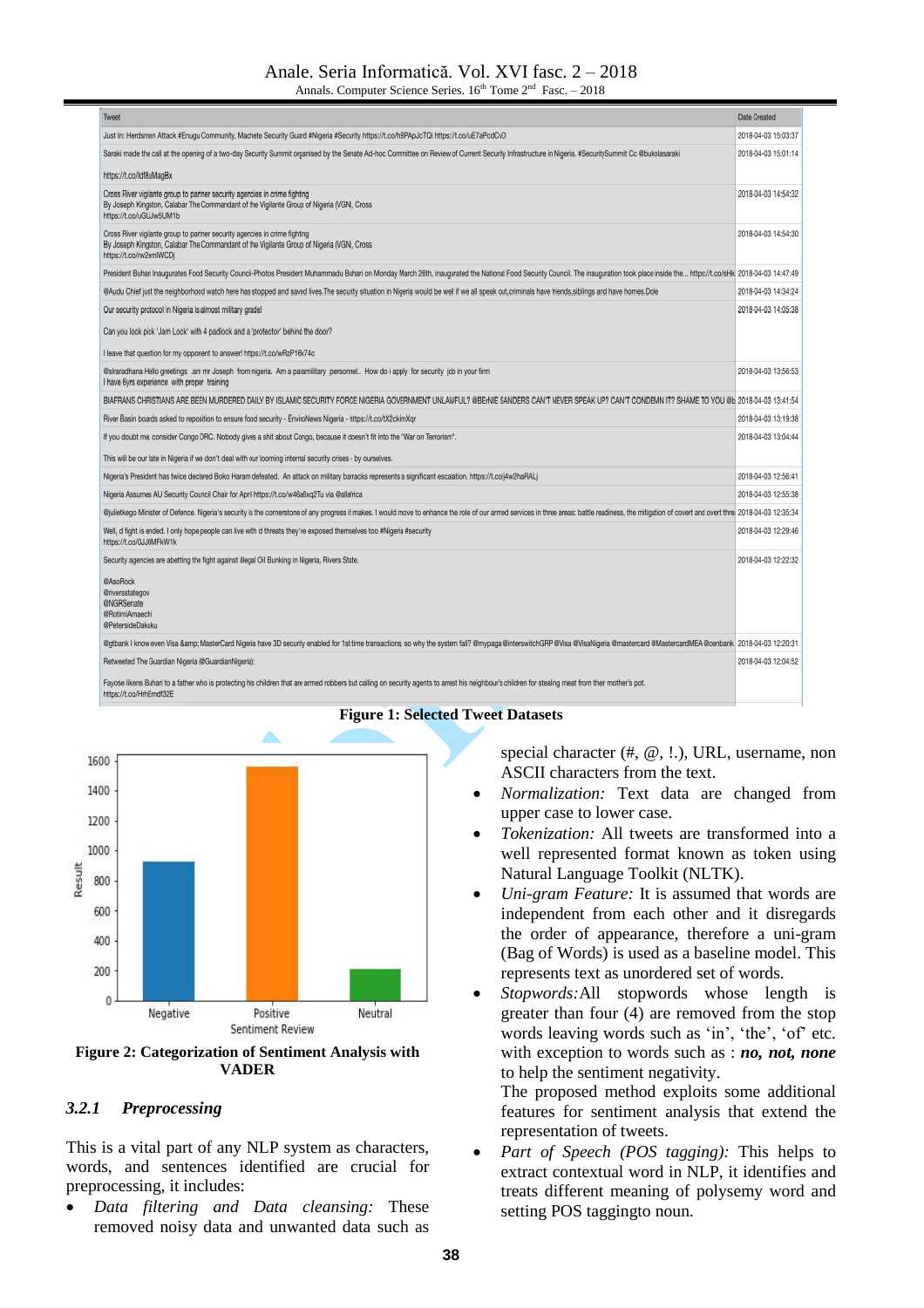- *Semantic Analysis:* In order to disambiguate a word with many sense based on its usage context, Leacock and Chodrow semantic similarity WordNet is used where each word is associated with others (interconnected). That is two words are close to each other when they are semantically similar, hence, determine the pathlength similarity of the two words as synonym, then, map the words and examine their relationship. It checks the similarity of the words that the user uses in their tweets. The benchmark is set to 2.5 and above since the maximum positive score is 3.6 and maximum negative score is -3.6 for the similarity
- *Lemmatisation:* Instead of using stemming as most existing work, a WordNet lemmatiser provided by python is used. This considered the morphological analysis of words in the features sets and reduces to its dictionary based form e.g. go, goes, gone, foot, feet and improves classification performance.

#### *3.2.2 Feature weighting*

After preprocessing, the remaining data are subjected to different features methods in order to improve the accuracy of sentiment classification, for the purpose of finding strongly related words for relevant documents and dimensionality reduction of features. The extraction of each feature is transformed into feature vector in binary form. The following feature extraction and selections are used for this study and the dataset was reduced into different training set for maximum optimisation.

 *Term Frequency (TF):* This normalised the length to 1, no bias for short or longer words.

$$
TF(t) = 1 + \log(f[t, d]) \tag{1}
$$

where,  $f[t,d]$  is the count of term t in document *d*

 *Term Frequency-Inverse Document Frequency (TFIDF):* This determines important word in the Twitter dataset. IDF put less weight on common terms by normalising each word with the inverse in corpus frequency. Then, adjust using Inverse Document Frequency (IDF).

$$
TFIDF = TF * IDF
$$
  

$$
idf[t] = log(N/df[t])
$$
 (2)

Where,  $N$  is the total number of document in the dataset,

*df* [*t*] is the number of documents containing the term *t*

• *Chi-Square*  $(\chi^2)$ : This is use to improve classification performance and efficiency. It normalised values by weeding out words that are independent of class, hence, irrelevant for classification. It represents the degree of relationship of features, however, use for finding spam tweets. It measures how much expected counts and observed counts deviate from each other.

$$
X^{2} = \sum_{i=0}^{n} \frac{observed - expected^{2}}{expected}
$$
  

$$
\chi^{2}(f,t) = \frac{N(AD - CB)^{2}}{(A + C)(B + D)(C + D)}
$$
(3)

Where,  $f$  is a feature (a term in the Twitter), *B* is the number of times  $f$  occurs without  $t$ , *t* is a target variable for prediction,

*C* is the number of times *t* occurs without *f* ,

*N* is the number of observation,

*D* is the number of times neither *t* and *f* occurs, *A* is the number of times *f* and *t* co-occur.

#### **3.3 Classification Model**

The model was tested on the training dataset to obtain the accuracy result of each classifier method using 10-fold cross-validation. The transformed dataset with *tfidf* and *TF* features using prediction such as Gaussian Naïve Bayes, Logistic regression, Support Vector Machine, Decision Tree and Random Forests models are used in prediction tasks. The description of each model and reasons for selecting these models are as follows:

Given a polarity label  $y$  where,  $y =$  {positive, negative and neutral}, and features vector *x* , target function *f* and Probability *P* .

#### **1. Logistic Regression**

Logistic regression uses a Logistic function to estimate probabilities between positive or negative label *y* and

features vector  $x_i$  for the purpose of classification.

$$
f_{\theta}(y/x) = \sum_{i}^{n} -\log(1 + e^{-x\theta}) + \sum_{i}^{n} -x_{i}\theta - \lambda \|\theta\|_{2}^{2} \quad (4)
$$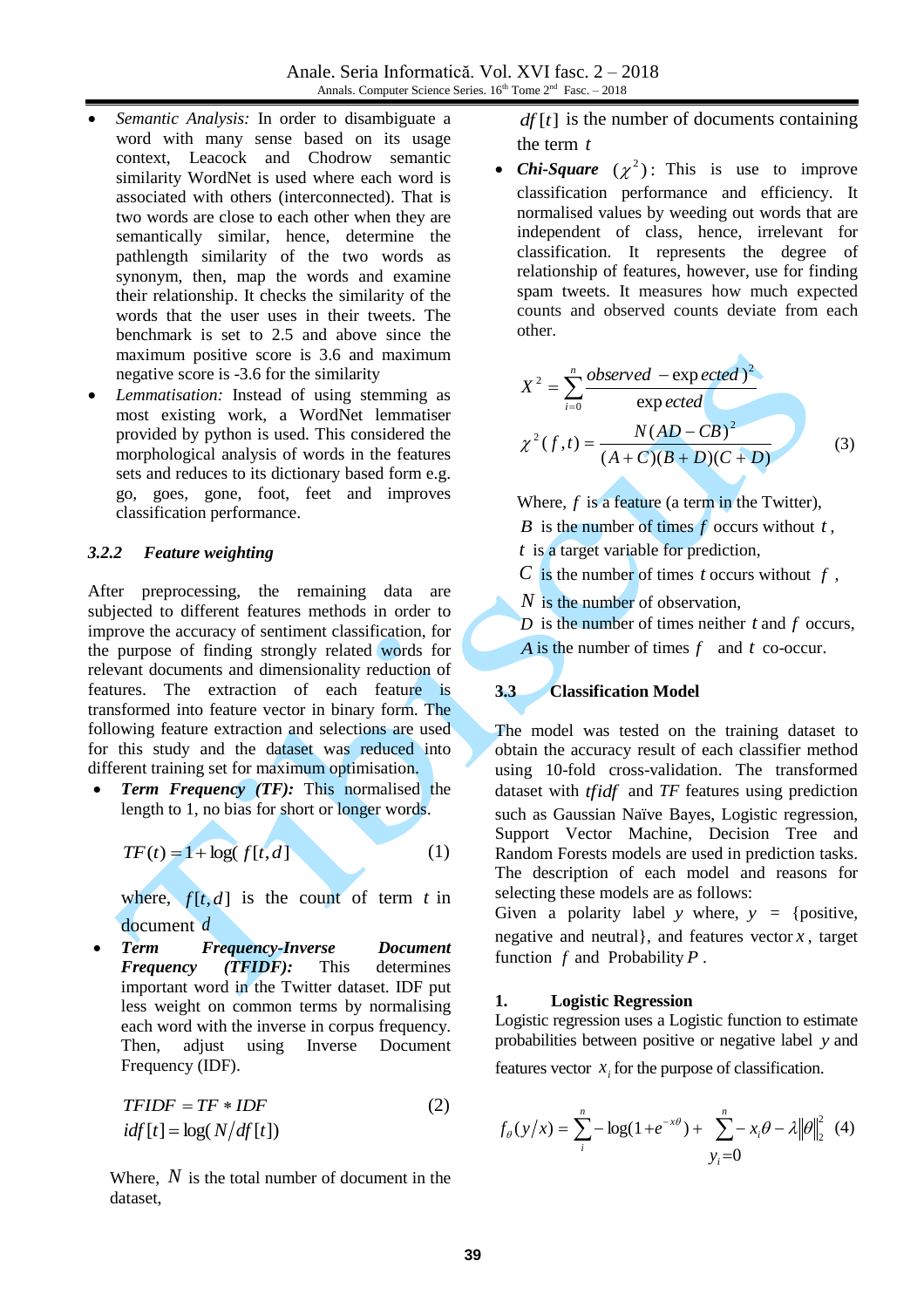Anale. Seria Informatică. Vol. XVI fasc. 2 – 2018 Annals. Computer Science Series.  $16<sup>th</sup>$  Tome  $2<sup>nd</sup>$  Fasc.  $-2018$ 



**Figure 3: Proposed Architecture of Tweet Sentiment Analysis and Classification**

#### **2. Nave Bayesian**

When assumption of independence hold

$$
p(y|X) = \frac{P(X|y)P(y)}{P(X)}
$$
\n(5)

where y is the label and x is a dependent feature vector of size n and  $X = (x_1, x_2, ... x_n)$ .

#### **3. Support Vector Machine**

It is used to minimize the misclassification error (Optimisation problem)

$$
y = \arg \max_{y \in Y} f_y(x_i) \tag{6}
$$

where  $f_y(x) = w_y x$  is a classifier associated with label *y* .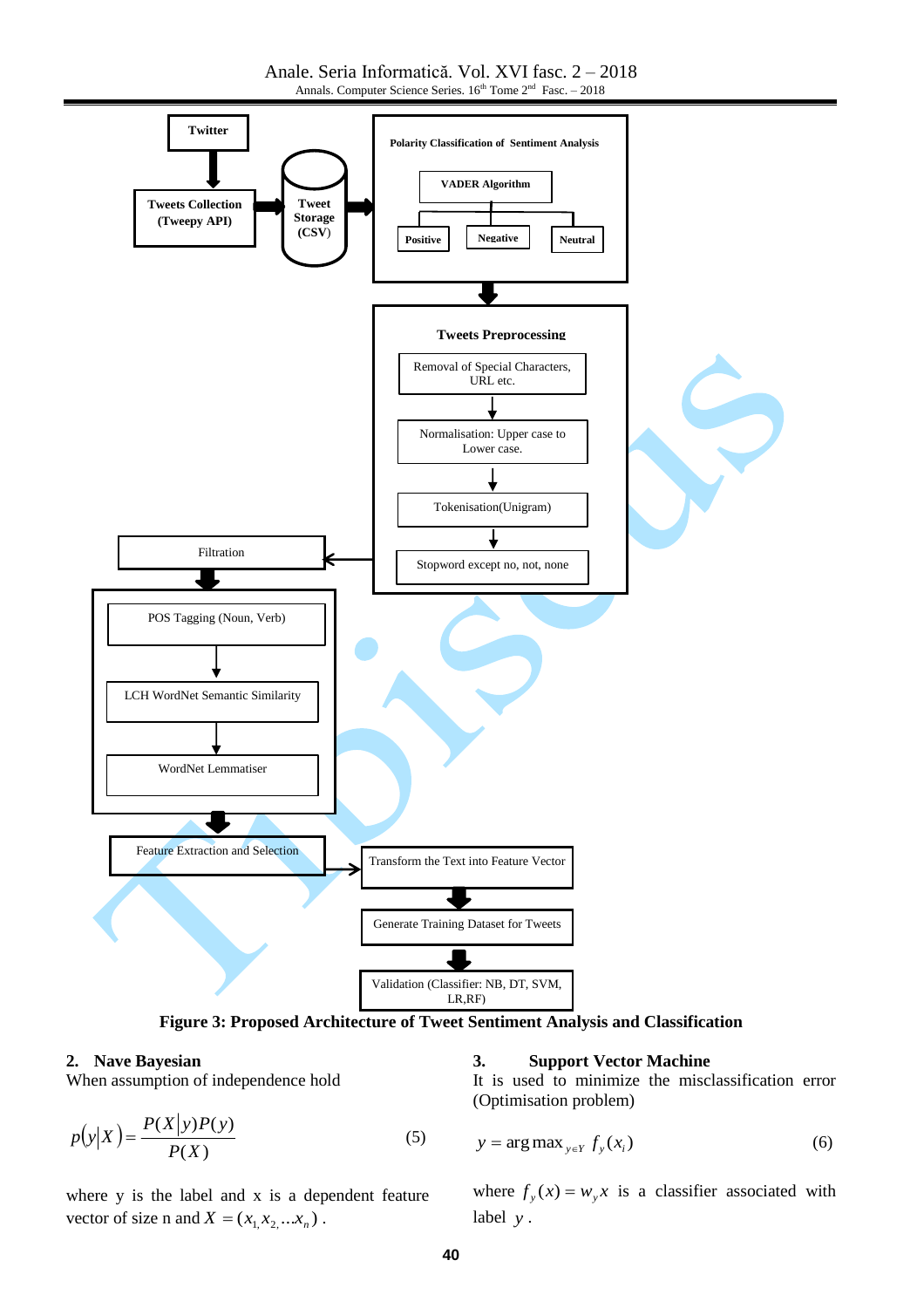### **4. Decision Tree**

A Decision tree impelling chooses significant features. Choice tree actuation is the learning of choice tree classifiers, building tree structure where every inside hub (no leaf hub) signifies quality test.

$$
D = \sum_{i=1}^{n} P_i \log_2(p) \tag{7}
$$

Where  $p_i$  is the probability that arbitrary vector in D belongs to label *i* .

### **5. Random Forest**

This builds multiple decision (ensemble) trees and merges them together to get better accurate prediction.

$$
P(x|y) = \sum_{1}^{n} P_n(x|y)
$$
 (8)

*Algorithm : The sentiment Analysis algorithm for a Twitter Text*

*Input: A Twitter Text Output: Sentiment Polarity and Classification 1. // use vader sentimiment analyzer for Twitter data*

*sid = SentimentIntensityAnalyzer() #0 - Negative, #1 - Positive, #2 - Neutral for i in range(0,len(train\_dataset\_filter)): ss = sid.polarity\_scores(original\_tweet) if ss["compound"] == 0.0: vader\_dataset['vader'][i] = 2 elif ss["compound"] > 0.0: vader\_dataset['vader'][i] = 1 else: vader\_dataset['vader'][i] = 0 2. custom stop word removal(limit to 4 letters*

*to avoid negativity filtering)*

*tweet = customStopwordRemoval(tweets)*

*3. // wordSenseDisambiguation using leacock for all the tweets*

*tweet = lch\_similarity(word1\_syn, word2\_syn)*

*4. //turn all tweets into matrix/vector bow = TfidfVectorizer(tweet)*

*5. kbest\_feature = [{}]; kbest\_num = 5000; counter*  $= 0$ *for*  $(k = 0; k < kbest\_num; k++)$ *kbest\_feature = getChi2Features(bow)*

$$
counter = counter + 1
$$
  
if len(kbest\_feature) == 1000 :  
break  
6. Classifier algorithm

#### **4.0 RESULT AND DISCUSSION**

In order to evaluate the effectiveness of the proposed method, an experiment were performed on 2703 tweets dataset collected and transformed into 5283 bags of words after preprocessing and feature weighting.In calculating the average classification accuracy for the test data, then equation 9 is used.

Accuracy = 
$$
\sum_{i=1}^{y}
$$
 =  $\frac{tp_i + tn_i}{tp_i + fn_i + fp_i + tn_i}$  (9)

Where,  $tp_i$  are true positive

*i tn* are true negative

*fp*<sub>*i*</sub> are false true positive

*i fn* are false true negative

*y* is the number of labels

| Table 1; IFIDF With Chi-Square on MLT |           |        |        |        |            |  |
|---------------------------------------|-----------|--------|--------|--------|------------|--|
| <b>KBest</b>                          | <b>NB</b> | LR     | DT     | RF     | <b>SVM</b> |  |
| 1000                                  | 0.7468    | 0.7523 | 0.7135 | 0.7597 | 0.5638     |  |
| 1500                                  | 0.7671    | 0.7486 | 0.7246 | 0.7542 | 0.5638     |  |
| 2000                                  | 0.7394    | 0.756  | 0.7079 | 0.7431 | 0.5638     |  |
| 2500                                  | 0.7283    | 0.756  | 0.7079 | 0.7579 | 0.5638     |  |
| 3000                                  | 0.732     | 0.7579 | 0.7098 | 0.7412 | 0.5638     |  |

 0.7652 0.756 0.7153 0.7357 0.5638 0.7079 0.7505 0.7043 0.7375 0.5638 0.6969 0.7486 0.6876 0.7449 0.5638 0.671 0.7412 0.7024 0.7468 0.5638

### **Table 1 : TFIDF with Chi-Square on MLT**

| Table 2: Term Frequency with Chi-Square on MLT |  |  |
|------------------------------------------------|--|--|
|------------------------------------------------|--|--|

| <b>KBest</b> | NB     | LR     | DT     | RF     | <b>SVM</b> |
|--------------|--------|--------|--------|--------|------------|
| 1000         | 0.7079 | 0.7985 | 0.7227 | 0.7505 | 0.5638     |
| 1500         | 0.7837 | 0.7967 | 0.7043 | 0.7338 | 0.5638     |
| 2000         | 0.7116 | 0.7967 | 0.7098 | 0.7375 | 0.5638     |
| 2500         | 0.7190 | 0.7856 | 0.7172 | 0.7542 | 0.5638     |
| 3000         | 0.7116 | 0.7893 | 0.7116 | 0.7449 | 0.5638     |
| 3500         | 0.7338 | 0.7819 | 0.7061 | 0.7431 | 0.5638     |
| 4000         | 0.6987 | 0.7837 | 0.7098 | 0.7375 | 0.5638     |
| 4500         | 0.6987 | 0.7837 | 0.7024 | 0.7634 | 0.5638     |
| 5000         | 0.6691 | 0.7726 | 0.6950 | 0.7616 | 0.5638     |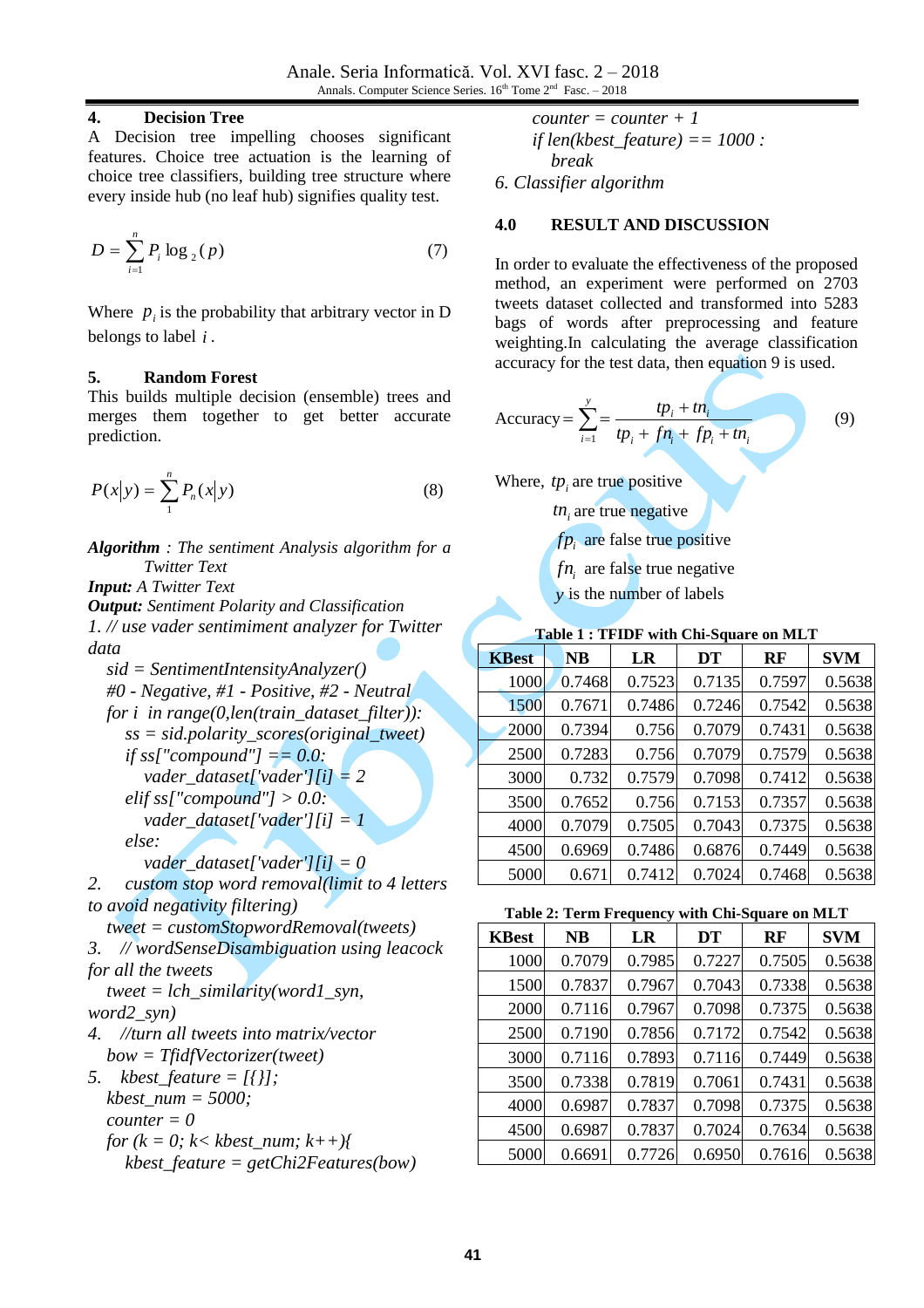Anale. Seria Informatică. Vol. XVI fasc. 2 – 2018 Annals. Computer Science Series.  $16<sup>th</sup>$  Tome  $2<sup>nd</sup>$  Fasc.  $-2018$ 



Table 1 and 2 with figure 4 and 5 illustrate the comparison of classification accuracy of Gaussian Naïve Bayes (NB), Random Forest (RF), Decision Tree (DT), Support Vector Machines (SVM), Logistic Regression (LR) with the Chi-Square optimization algorithm in relation to the feature extraction (TFIDF and TF)to the classification accuracy and the number of tweet inUni-grams.The findings indicate that the Logistic Regression classification method with the given tweet data is the best (min 7412 andmax 0.7579) for *tfidf* and (min 7726 and max 0.7985) for *tf* withclassification accuracy in comparison to the analyzed classifiers. Support Vector Machine sentiment classification method performed poorly and is stable as the values of average classification accuracy are constantin comparison to other methods while Random Forest performed better than Decision Tree as an ensemble method. However, Random Forest achieved 0.01- 0.02 higher average classification accuracy results in comparison to Naïve Bayes and Support Vector Machine, but the difference is not statistically significant. Also, tfidfis used to generate the most frequent terms in the bag of words as in figure 6 such as herdsmen, attack, community, machete, security, guard, Nigeria etc.



**Figure 6: Tweet Most Frequent Words**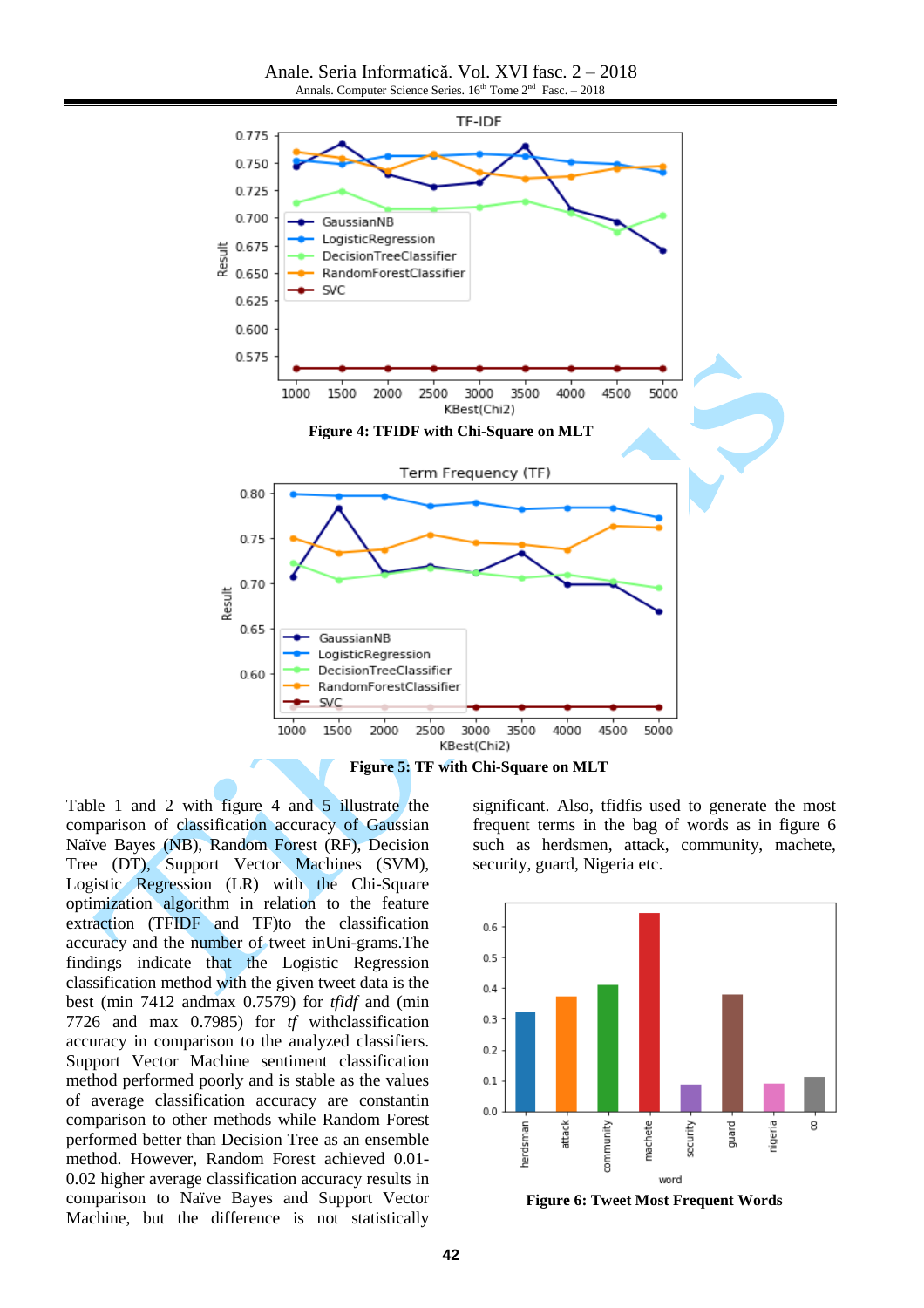#### **CONCLUSION**

The comparison of Gaussian Naïve Bayes (NB), Random Forest (RF), Decision Tree (DT), Support Vector Machines (SVM), Logistic Regression (LR methods for sentiment analysis classification is presented in this paper. The experimental results have shown that the Logistic Regression classification method for sentiment analysis performed higher average of classification accuracy than other method, but the difference is not statistically significant. However, it shows that the most frequent terms in the tweet is Machete, this shows that machete is mostly used in the attack in the Nigeria security for the attacks.

The investigation indicates that increasing the size of the training data set from 1000 to 5000 leads to insignificant growth of the classification for the classifiers. These results show that a training set size of 2500 per sentiment class is sufficient for all analysed classification accuracy related to the *uni*gram features. More work can be done including the stopwords and using bi-gram and n-gram words with the classification.

#### **REFERENCES**

- **[A+11] F. Abel, Q. Gao, G. J. Houben, K. Tao** -*Semantic enrichment of Twitter posts for user profile construction on the social web*. In: Antoniou, G., Grobelnik, M., Simperl, E., Parsia, B., Plexousakis, D., Leenheer, P., Pan, J. (eds.) ESWC 2011, Part II. LNCS, Springer, Heidelberg,vol. 6644, pp. 375–389, 2011.
- **[A+12] S. Amer-Yahia, S. Anjum, A. Ghenai, A. Siddique, S. Abbar, S. Madden, A. Marcus, M. El-Haddad** - *Maqsa: A system for social analytics on news*. In Proceedings of the 2012 ACM SIGMOD International Conference, 2012.
- **[A+18] H. Ali, M.I. Sana, K. Ahmad, S. Shahaboddin**-*Machine Learning-Based Sentiment Analysis for Twitter Accounts*. Mathematical and Computational Applications. 23(11). 1- 15, 2018.
- **[BES10] S. Baccianella,A. Esuli, F. Sebastiani** -*SentiWordNet 3.0: An Enhanced Lexical Resource for Sentiment Analysis and Opinion Mining*. Proceedings of the Seventh Conference on International Language Resources and Evaluation (LREC'10), European

Language Resources Association (ELRA). 2010.

- **[BNG11] L.Becker, M. Naaman, L. Gravano**-*Beyond trending topics: Real-world event identification on twitter*. In: Proceedings of the Fifth International AAAI Conference on Weblogs and Social Media (ICWSM 2011), pp. 1– 17, 2011.
- [**DTF14] M. Dadvar, D. Trieschnigg,F. Jong**-*Experts and machines against bullies: A hybrid approach to detect cyberbullies*. In Canadian AI, 2014.
- **[EBG11] P. Earle, D. Bowden, M. Guy**-*Twitter earthquake detection: earthquake monitoring in a social world*. Annals of Geophysics 55: pp 708–713, 2011.
- **[GME17] D. Gonzalez-Marron, D. Mejia-Guzman, A. Enciso-Gonzalez**-*Exploiting Data of the Twitter Social Network Using Sentiment Analysis*. In: Sucar E., Mayora O., Munoz de Cote E. (eds) Applications for Future Internet. Lecture Notes of the Institute for Computer Sciences, Social Informatics and Telecommunications Engineering, vol 179. Springer, Cham, 2017.
- **[HG14] C. J. Hutto, E. E. Gilbert -***VADER: A Parsimonious Rule-based Model for Sentiment Analysis of Social Media Text*. Eighth International Conference on Welogs and Social Media (ICWSM-14) Ann Arbor, MI, June 2014.
- **[KU16] N. Kausikaa, V. Uma** *- Sentiment Analysis of English and Tamil Tweets using Path Length Similarity based Word Sense Disambiguation.* Journal of Computer Engineering (IOSR-JCE) Vol 18 (3). I. pp 82-89, 2016.
- **[KKK13] M. F. Khan, A. Khan,K. Khan**-*Sentence Level Sentiment Classification of Online Reviews*. Science International (Lahore),25(4) pp 937- 943, 2013.
- **[KPA08] B. Krishnamurthy, P. Gill, M. Arlitt**-*A few chirps about Twitter*. In Proceedings of the First Workshop on Online Social Networks, WOSN '08, ACM, New York, NY, pp. 19–24, 2008.